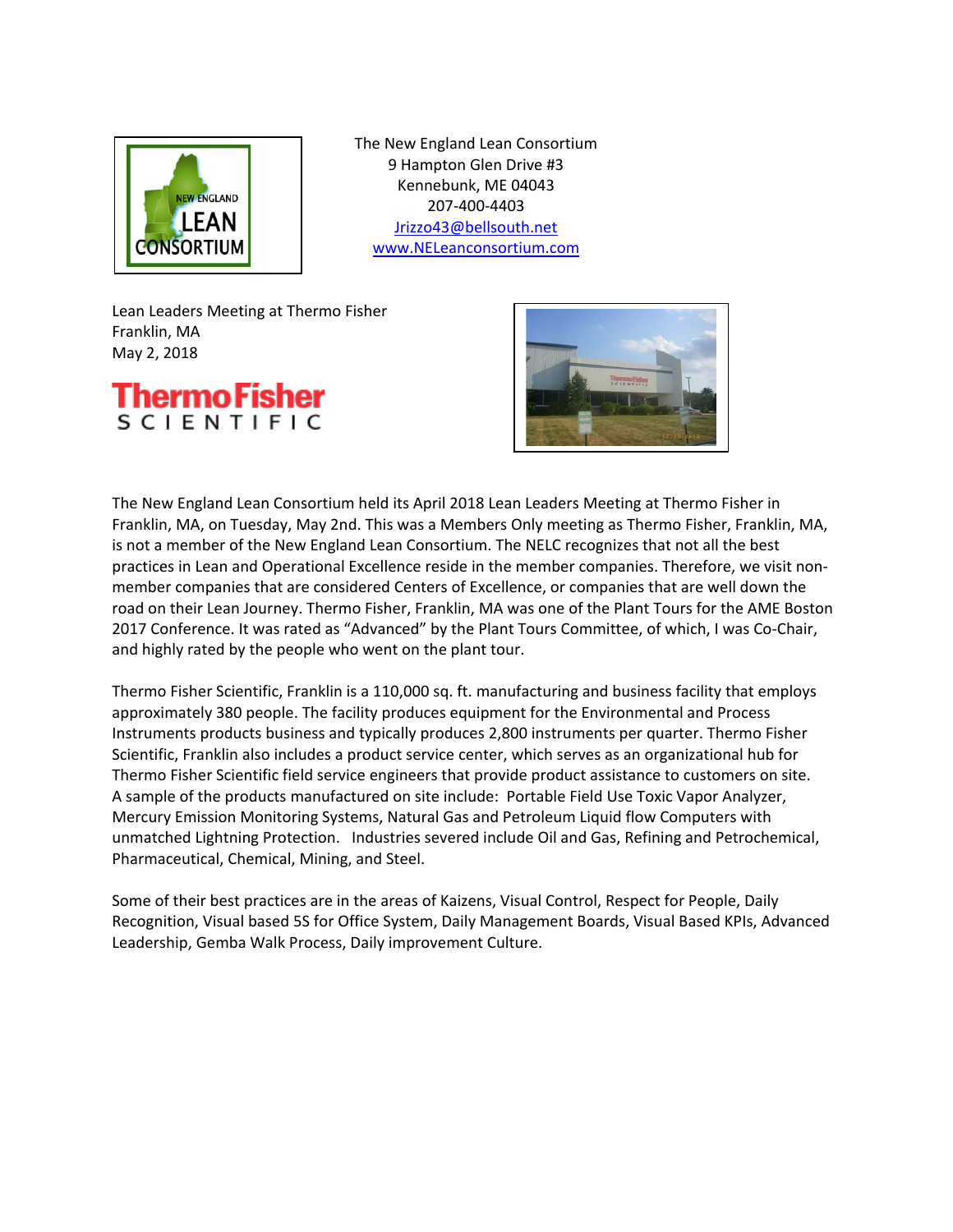

5S is very important at Thermo Fisher. There are regularly schedule audits of all areas. The audit team consists of one person from the manufacturing area and one person from the office area. Our host, tour guide and presenter, was Jarrod Pierce, EPM Global PPI Lean Process Manager. Jarrod goes to great lengths to match the personalities of the Audit Team and came up with the word "accountabilibuddy" to describe what he is looking for in an audit team.

Jarrod involves all employees in the company in one or more daily huddles or Gemba walks. He has standardized all the Gemba Boards so that the information is easily read and understood. The Visual Management in this plant is outstanding. The PPIs are few, but easily understood and achievable. Progress on attaining the goals and objectives is prominently displayed on the Gemba Boards.